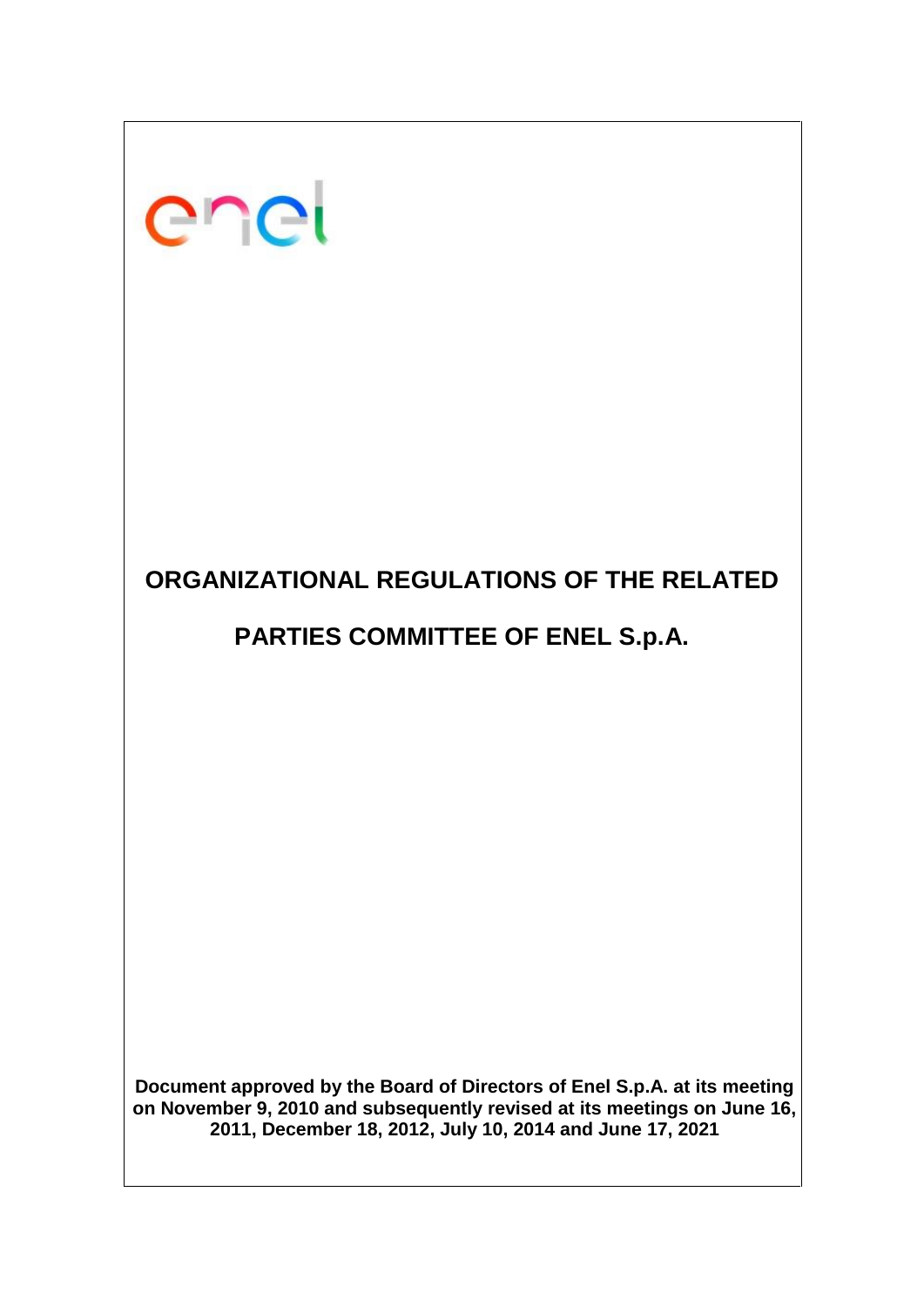# **ARTICLE 1**

### *Composition*

- 1.1. The Related Parties Committee of Enel S.p.A. (hereinafter, for the sake of brevity, the "Committee") set up pursuant to the Procedure for Transactions with Related Parties, adopted by the Board of Directors of Enel S.p.A. at its meeting on November 9, 2010, as subsequently revised by the same Board of Directors (hereinafter, for the sake of brevity, the "Procedure", in which are provided the definitions of the terms beginning with a capital letter indicated in the present regulations), shall be composed of at least three Directors, who shall have the requisites of independence specified by the Italian Corporate Governance Code, one of whom appointed as the Chair of the Committee.
- 1.2. The Chair and the other members of the Committee shall be appointed and may be revoked by justified resolutions of the Board of Directors.
- 1.3. The Committee, upon proposal of the Chair, shall appoint a secretary, who need not be elected among its members, to whom the task of drawing up the minutes of its meetings shall be entrusted.

# **ARTICLE 2**

### *Duties*

- 2.1. The Committee shall perform the duties set forth in the applicable laws and regulations and in the Procedure referred to in the preceding Article 1.1. The Committee may propose to the Board of Directors amendments or integrations to the aforesaid Procedure.
- 2.2. In particular, pursuant to the Procedure referred to in the preceding Article 1.1, the Committee's main task is to submit specific reasoned opinions on the interest of Enel S.p.A. – and of the companies directly or indirectly controlled by Enel S.p.A. which are concerned - in the completion of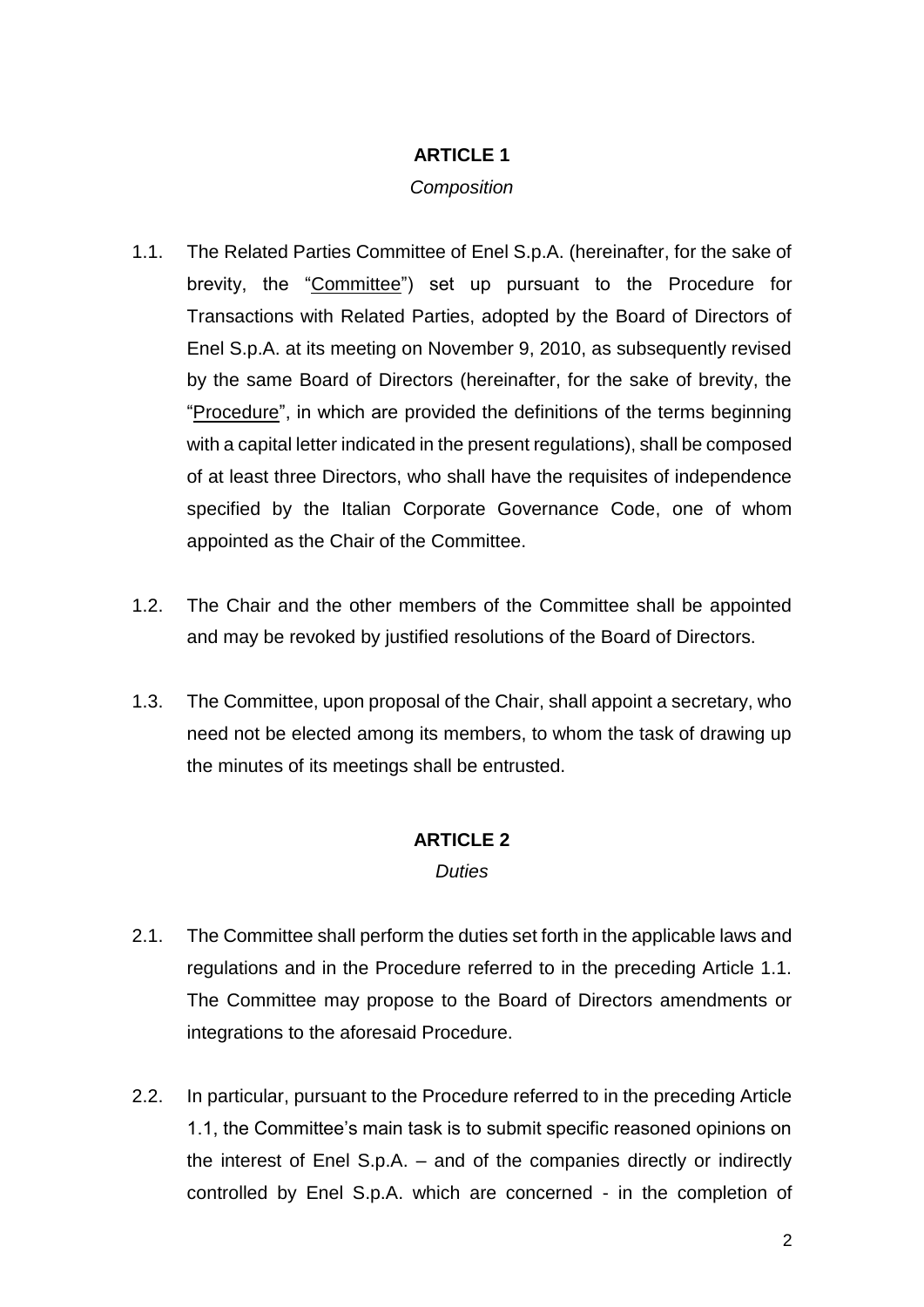Related Parties Transactions, irrespective of whether they are Major or Minor Transactions, giving its assessment about the convenience and the substantial fairness of its underlying terms, after receiving adequate and prompt information flows. As far as Major Transactions are concerned, the Committee may also require information and make comments to the Chief Executive Officer and to those persons in charge of the negotiations or the inquiry regarding aspects which are the subject matter of the information flows it has received. In addition, the Committee shall resolve the cases, submitted to it by the Advisory Board (as defined in the Procedure referred to in the preceding Article 1.1), in which the identification of a Related Party or the Regular nature of a Transaction is disputed.

2.3. In any case, the Committee shall be entitled to request the information necessary for the performance of its duties. The Committee may also avail itself, at the expense of the Company, of the assistance of one or more experts of its choice - identified among persons of proven professionalism and expertise on the subject-matters of the Related Parties Transactions which the Committee shall issue its opinion on - whose independence and lack of conflicts of interest shall be previously verified by the Committee.

#### **ARTICLE 3**

#### *Convocation, proceedings, and minutes of the meetings*

- 3.1. The Committee shall meet whenever it shall perform the duties attributed to it by applicable laws and regulations and by the Procedure referred to in the preceding Article 1.1.
- 3.2. As a rule, the meeting notice specifying the day, time, and place of the meeting, the list of the matters to be discussed and the procedures established for the participation – shall be sent to the members of the Committee by the secretary upon instructions from the Chair, at least three days prior to the one set for the meeting, by means of a communication sent to the e-mail address indicated by each person, and at the same time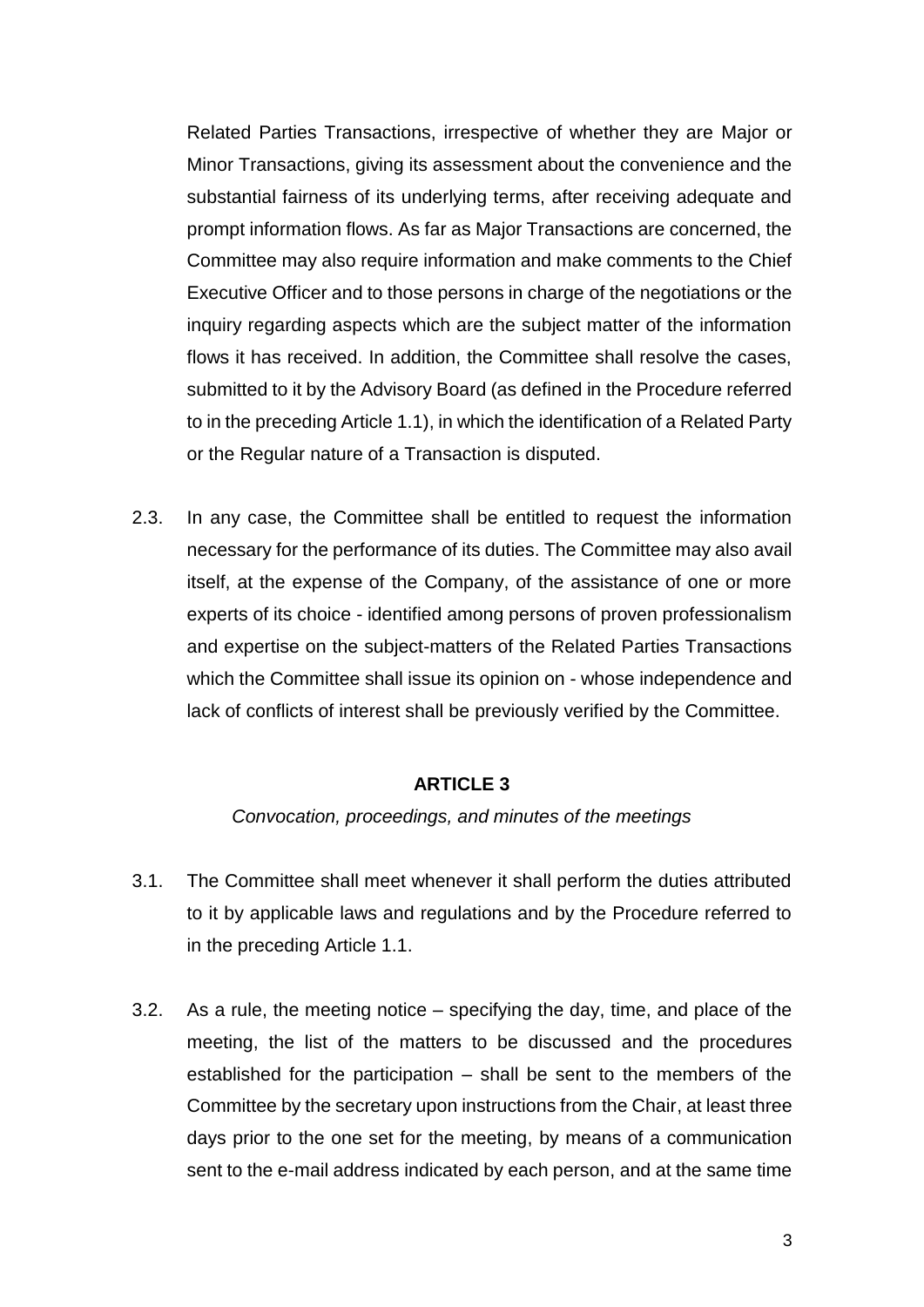shall be uploaded on the specific confidential intranet website. In cases of urgency the foregoing term may be shorter, but as a rule, in any case, no shorter than 24 hours. The documentation concerning the items on the agenda shall be uploaded on the specific confidential intranet website, by the secretary, normally at the same time as the notice of the meeting is sent. The secretary shall send the notice of the meeting, via e-mail, also to the regular members of the Board of Statutory Auditors and to the other persons, if any, invited by the Chair of the Committee to participate in the meeting.

- 3.3. The Committee's meetings shall be chaired by the Chair or, if the latter is absent or impeded, by the oldest member.
- 3.4. The Chair of the Board of Statutory Auditors, who may designate another regular Statutory Auditor as his/her substitute, shall participate in the meetings of the Committee; the remaining regular Statutory Auditors are also allowed to participate. The Chair of the Committee may on each occasion invite to the meetings other members of the Board of Directors or executives or third persons whose presence may help the Committee to better perform its duties.
- 3.5. The Committee may also hold its meetings through telecommunications, provided that all the participants can be identified and such identification is acknowledged in the related minutes and that they are able to follow and participate in the discussion of the matters concerned in real time, if need be exchanging documents.

In extraordinary cases, related to emergency situations, in which it is provided for the possibility to attend the Committee meeting exclusively by telecommunication means, it is not necessary to indicate the place of the meeting in the notice of call nor in the relevant minutes. Emergency situations justifying such modalities of holding the meeting shall be indicated in the relevant minutes.